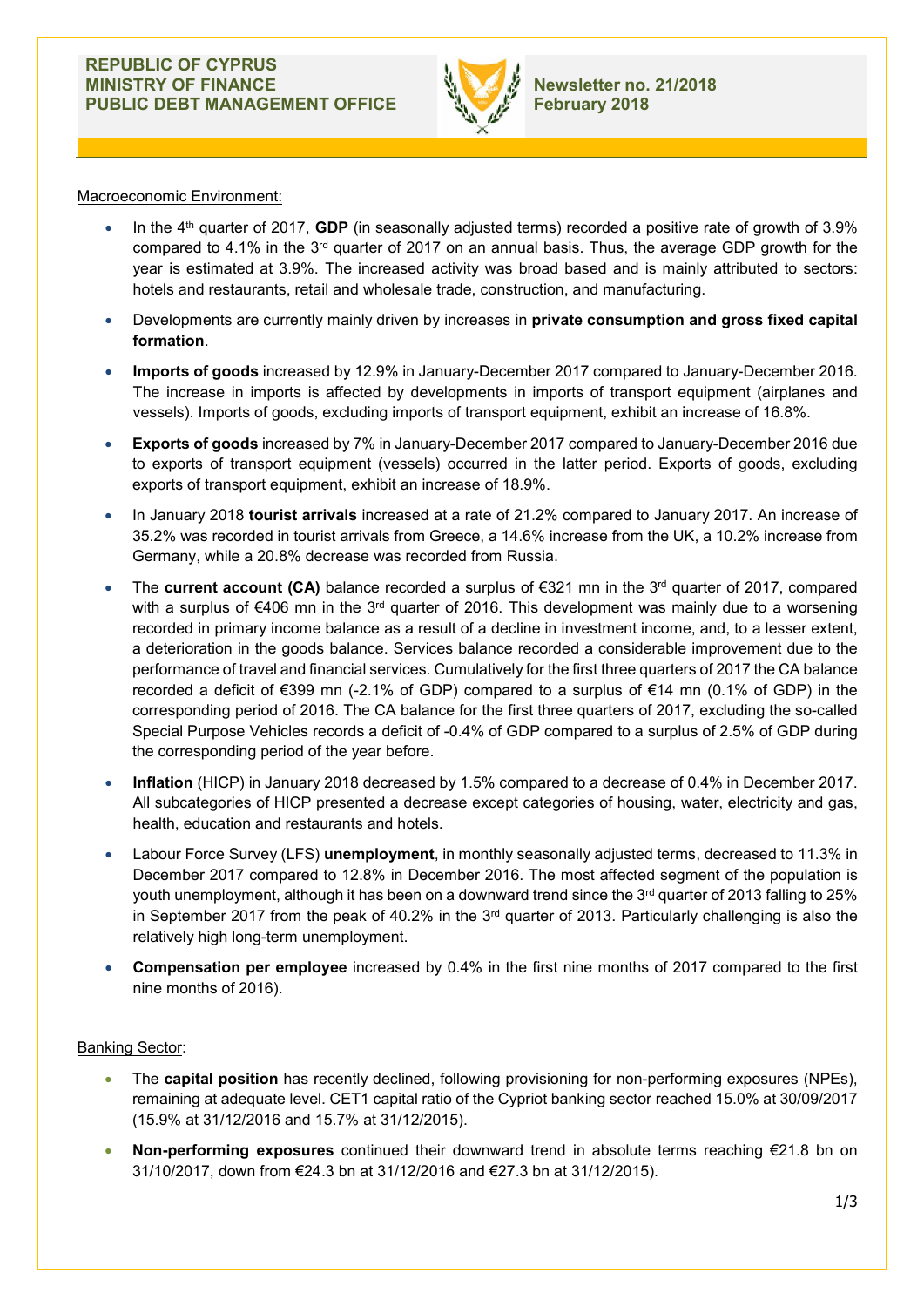- **Provisions** on non-performing exposures continued increasing as a share of the NPEs, reaching 47.5% on 31/10/2017 (42.4% on 31/12/2016 and 38.3% on 31/12/2015).
- Restructurings were €12.4 bn on 31/09/2017 (€13.5bn on 31/12/2016, and €14.2 bn at 31/12/2015). Data show that over 68% of undertaken fixed-term loan restructurings abide by the new repayment schedule agreed as part of the restructuring.
- Deposits in the banking system have been on a rising trend since the second half of 2015 with deposits increasing from €44.5 bn in June 2015 to €49.4 bn in December 2017.
- Total loans continued their decreasing trend, being €51.4 bn in December 2017, down from €60.2 bn in December 2015, mainly due to write offs in the context of debt restructurings.
- Despite the overall decline of loans and strict criteria in supplying new credit, new lending (including loans transferred from other banks) is on an upward trend. New loans towards Non-Financial Corporations during 2017 reached €2,346 mn (total 2016: €2,334 mn), while towards Households reached €1,175 mn (total 2016: €1,281 mn).
- Since January 2017 the Bank of Cyprus' shares are listed and traded both at the London Stock Exchange and the Cyprus Stock Exchange. Moreover. In January 2017 the Βank issued €250 mn unsecured and subordinated Tier 2 Capital Notes, with a coupon of 9.25% and a ten-year maturity, with an option to call at 5 years. The book was oversubscribed by 2.4 times. Most investors were UK-based fund managers.
- Hellenic Bank has executed a 10-year service level agreement with APS Cyprus, an independent company, for the management of the Bank's non-performing loan and real estate portfolio retaining ownership of the said portfolios. Furthermore, in January Hellenic Bank entered into an agreement to sell a non-performing loan portfolio of €145 million predominantly non-retail exposures to B2Kapital Cyprus Ltd, a wholly owned subsidiary of B2Holding ASA, a Norwegian corporation listed on the Oslo Stock Exchange.
- During Cyprus Cooperative Bank EGM on July 17, the shareholders approved the creation of an NPE platform in cooperation with the Spanish Altamira Asset Management, and the renaming of "Cooperative Central Bank" to "Cyprus Cooperative Bank". The agreement with Altamira constitutes a landmark for the bank in its efforts to reduce the high stock of NPEs (€ 7.2bn), in line with European banking standards.
- Τhe Cooperative Cyprus Bank has appointed Citibank as an investment advisor in view of its upcoming capital raising which should materialize by July 2018. Based on the bank's restructuring plan the government's shareholding of 99% should be reduced at levels below 25% by 2020.
- Eurostat's house price index for Cyprus increased to 74.3 in the first nine months of 2017 compared to the 73.5 on 31/12/2016 (basis of 100: Q1-2010).

# Fiscal Developments, 2017:

- General government **budget balance** was in surplus in 2017 of the order of  $\epsilon$ 361 mn (1.9% of GDP), compared to a surplus of €82 mn (0.5% of GDP) the year before.
- General government **primary balance** was in surplus in 2017 of the order of  $\epsilon$ 841 mn (4.5% of GDP), compared to a surplus of €547 mn (3% of GDP) the year before.
- The above **overperformance** reflects the improving economic environment and labour market conditions.
- Total revenue increased in absolute terms to €7,618 mn in 2017 compared to €7,028 mn in 2016, exhibiting a positive rate of growth of 8.4%.
	- revenue from taxes on production and imports reached €3,032 million during 2017 compared to €2,733 million the year before, exhibiting a positive rate of growth of 11% attributed mainly to an increase in VAT receipts by 15.9% compared to 2016.
	- revenue from taxes on income and wealth increased by 4.6% from  $\epsilon$ 1,755 million during 2016 to €1,837 million during 2017, despite the absence of immovable property tax receipts and absence of receipts from the terminated temporary tax on private sector's employees' emoluments.